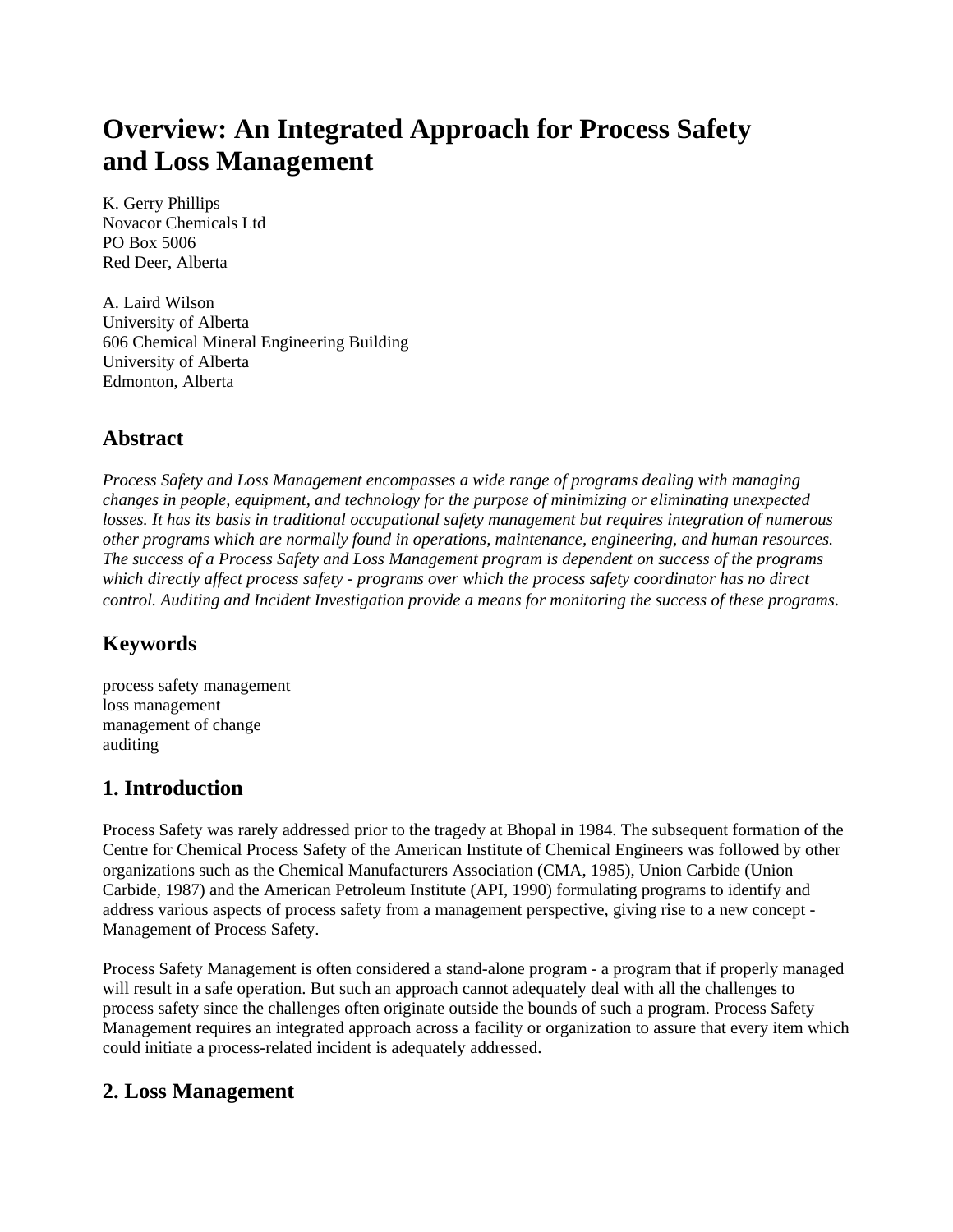Facilities are operated to generate income and profits for the organization; management of these facilities requires that profit be maximized by minimizing losses. Such losses can be divided into two main categories - expected losses and unexpected losses as illustrated in Figure 1. The expected losses result from operating inefficiencies, excessive waste, delayed startup and various other causes; unexpected losses result from injury to personnel, property damage, or environmental damage due to incidents or accidents. Prevention of these accidents is the focus of Safety and Loss Management Programs.





Safety and Loss Management can be divided into two broad categories for controlling incidents - Occupational Safety and Process Safety. An Occupational Incident normally affects one individual - a company or contract employee - and the individual has control of the hazard. These incidents include, for example, slips, falls, and back injuries. A Process Incident can affect several individuals including employees, contractors, and the public; it can result in property damage and environmental damage; and those involved have only limited control over the hazard. These incidents include fire, explosion, and release of toxic fumes, due to causes such as runaway reaction, corrosion, and pump seal failure.

Safety programs aimed at preventing Occupational incidents must have different goals and focus than those directed at Process incidents. Occupational Safety programs attempt to eliminate injuries to personnel while Process Safety programs focus on eliminating process-related accidents which could include explosion/implosion, fire, exposure to hazardous materials, electrical shock, material spills, and exposure to ionizing radiation.

Management of these Safety Programs must also be different if satisfactory results are to be achieved. Occupational Safety Management focuses on the individual while considering interaction with equipment; Process Safety Management focuses on the process material and includes equipment and the individual as part of the system.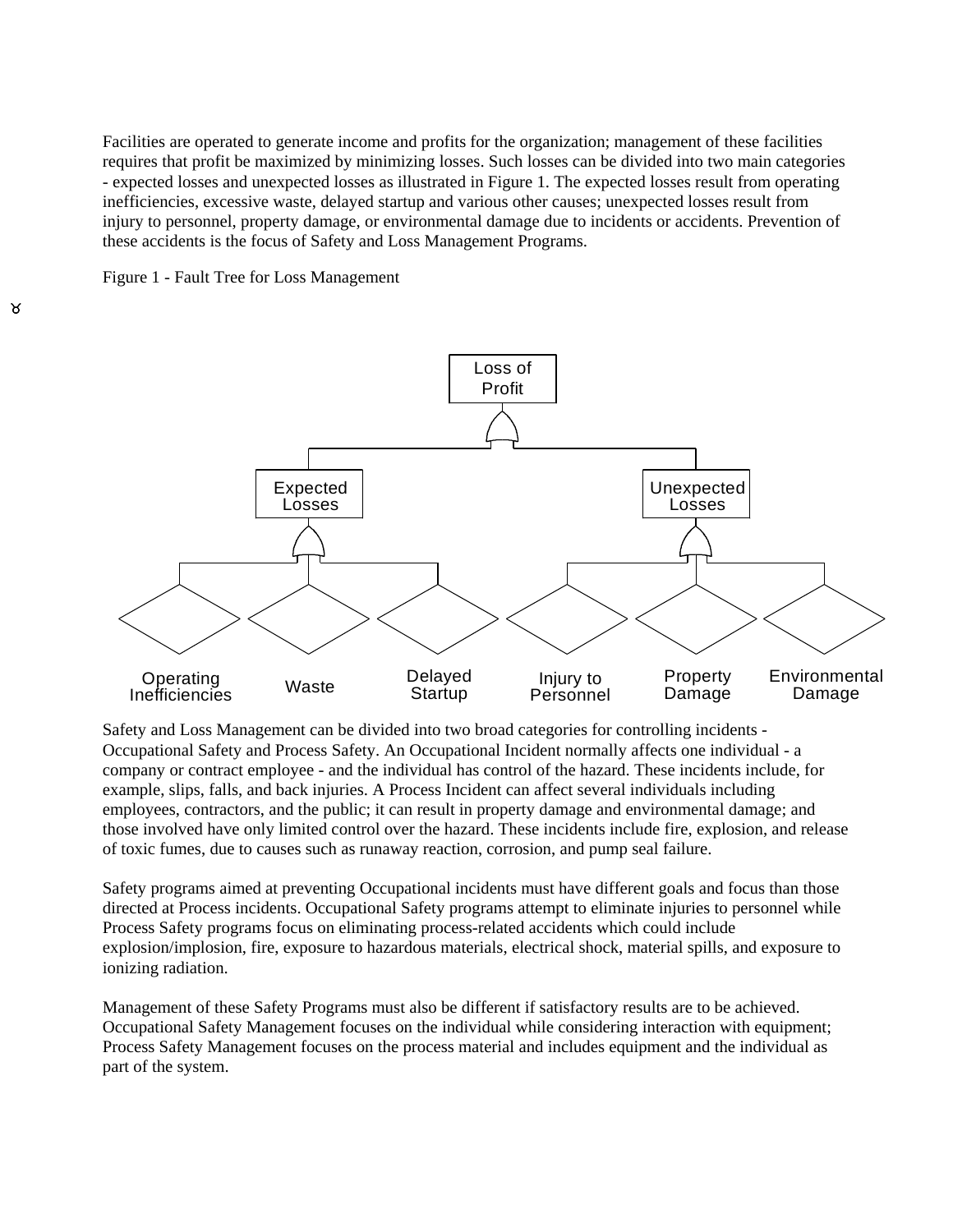## **3. Process Safety Management**

Process Safety Management is a subset of System Safety Management and is based on the concept that the material being processed creates the hazard. Process Safety incidents are caused by changes in the material, either spontaneously or as a result of external operations. These changes could include loss of containment, spontaneous decomposition, increased pressure or temperature, contamination, and various others. If nothing changes, by definition, there cannot be an incident since the status quo will be maintained.

Kepner and Tregoe (Kepner-Tregoe, Inc, 1979) postulated as early as 1970 that problems, i.e. deviations from expected performance, can occur only if something changes or if a deviation existed from the day the system was put into service. In order to determine the cause of a deviation one must analyse changes which occurred in the system prior to the deviation. In the case of a Day 1 Deviation the problem will normally be identified as soon as the system is started; if it is not identified at startup a change in operating conditions will be required to cause the problem to occur.

A recent incident at Novacor's Joffre Alberta plant was caused by a Day 1 deviation. A 16" weldolet was installed on an 18" line and over the course of 15 years the weld weakened to the point that a leak of ethylene occurred. The changing temperatures associated with plant shutdowns and restarts were enough to cause the weld to begin to leak. Similar incidents in the ethylene industry have been caused by improper material installed in low temperature service during original construction. The faulty material performed well until the temperature dropped below the embrittlement point.

In the broadest sense, Process Safety Management is management of changes which can occur in the process, the equipment, and the people. These changes cannot be avoided but must be managed if processrelated accidents are to be prevented or the consequences reduced to an acceptable level. Since changes can originate from anywhere within the organization an integrated approach to Process Safety Management is required to assure that all potential challenges have been addressed.

## **4. Evolution of Process Safety Management**

Prior to 1974, the focus of Safety Management was on preventing occupational incidents by dealing directly with the worker. There was some development in the area of system safety using techniques such as The Guideword Approach (Knowlton, R.E. 1992) and Fault Tree Analysis for hazard and cause identification; however, most companies believed that proper training and education of the worker was sufficient to prevent downgrading incidents.

In 1974, the explosion at Flixborough alerted managers and engineers to the off-site damage which could result from process-related accidents. The release of 50 tonnes of cyclohexane was the result of an inadequately designed bypass line. The subsequent explosion was sufficient to destroy the control room and cause the death of 28 workers. The following comments come from 'Myths of the Chemical Industry' (Kletz, T.A. 1984)

 "There was no professionally qualified engineer on the plant at the time the temporary pipe was built. The men who designed and built it - design is hardly the word as the only drawing was a fullscale sketch in chalk on the workshop floor - did not know how to design large pipes which are required to operate at high temperatures (150C) and gauge pressures (10 bar), and made no attempt to think through the results of the modification. Very few engineers have the specialized knowledge to design highly-stressed piping but in addition, the engineers at Flixborough did not know that design by experts was necessary or that modifications should be probed systematically. They did not know what they did not know."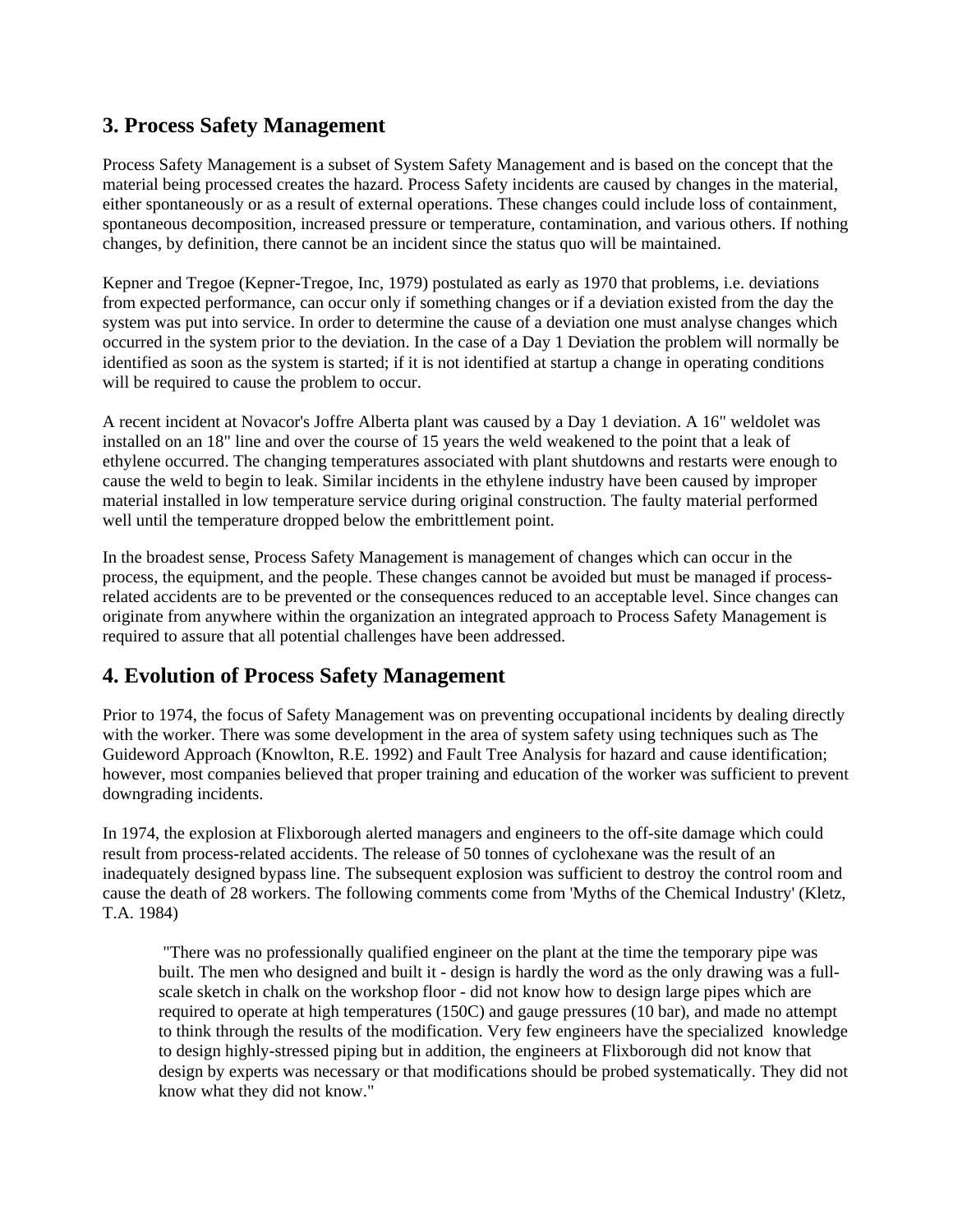This incident provided the impetus for hazard reviews on new or modified equipment and design of new plants began to reflect the need for mitigating the consequences of process-related accidents. Novacor owns five plants which were being designed or constructed at the time of the Flixborough explosion. As a direct result of the incident three of these facilities were provided with a blast resistant control room. The interesting aspect of this is the fact that all these plants were owned by different companies at the time they were being constructed. Flixborough also made it obvious that companies must do a better job in identifying potential hazards associated with engineering designs; therefore, the Process Hazard Review became a key part of the engineering design process.

In 1984, the tragedy at Bhopal showed the human devastation that could result from a process related accident. It was almost inconceivable that over 2000 people could be killed and thousands more injured due to the release of a material from a chemical manufacturing facility. The immediate response from governments and industry was to ask if the same thing could happen elsewhere. As a direct result of this incident The Centre for Chemical Process Safety (CCPS) was formed by the American Institute of Chemical Engineers. Environment Canada produced the report Bhopal Aftermath: An Assessment of the Canadian Situation with several recommendations which, if implemented, should prevent such an incident from occurring in Canada. One of these recommendations led to the formation of the Major Industrial Accidents Coordinating Committee (MIACC), now called the Major Industrial Accidents Council of Canada, a multistakeholder organization whose mission is to reduce the frequency and severity of industrial accidents.

Several publications related to Process Safety Management were developed to assist companies in addressing the subject (CMA, 1985; Union Carbide,1987; CCPS,1989; API, 1990; OHSA, 1992). Each publication addresses Process Safety Management and yet there are differences in approach and content. The CCPS publication, in particular, represents Industry consensus and gives some insight into causes of the variation in approaches. The guidelines contain 68 components of Process Safety Management grouped into the following 12 elements:

- 1. Accountability: Objectives and Goals
- 2. Process Knowledge and Documentation
- 3. Capital Project Review and Design Procedures
- 4. Process Risk Management
- 5. Management of Change
- 6. Process and Equipment Integrity
- 7. Human Factors
- 8. Training and Performance
- 9. Incident Investigation
- 10. Standards, Codes, and Laws
- 11. Audits and Corrective Actions
- 12. Enhancement of Process Safety Knowledge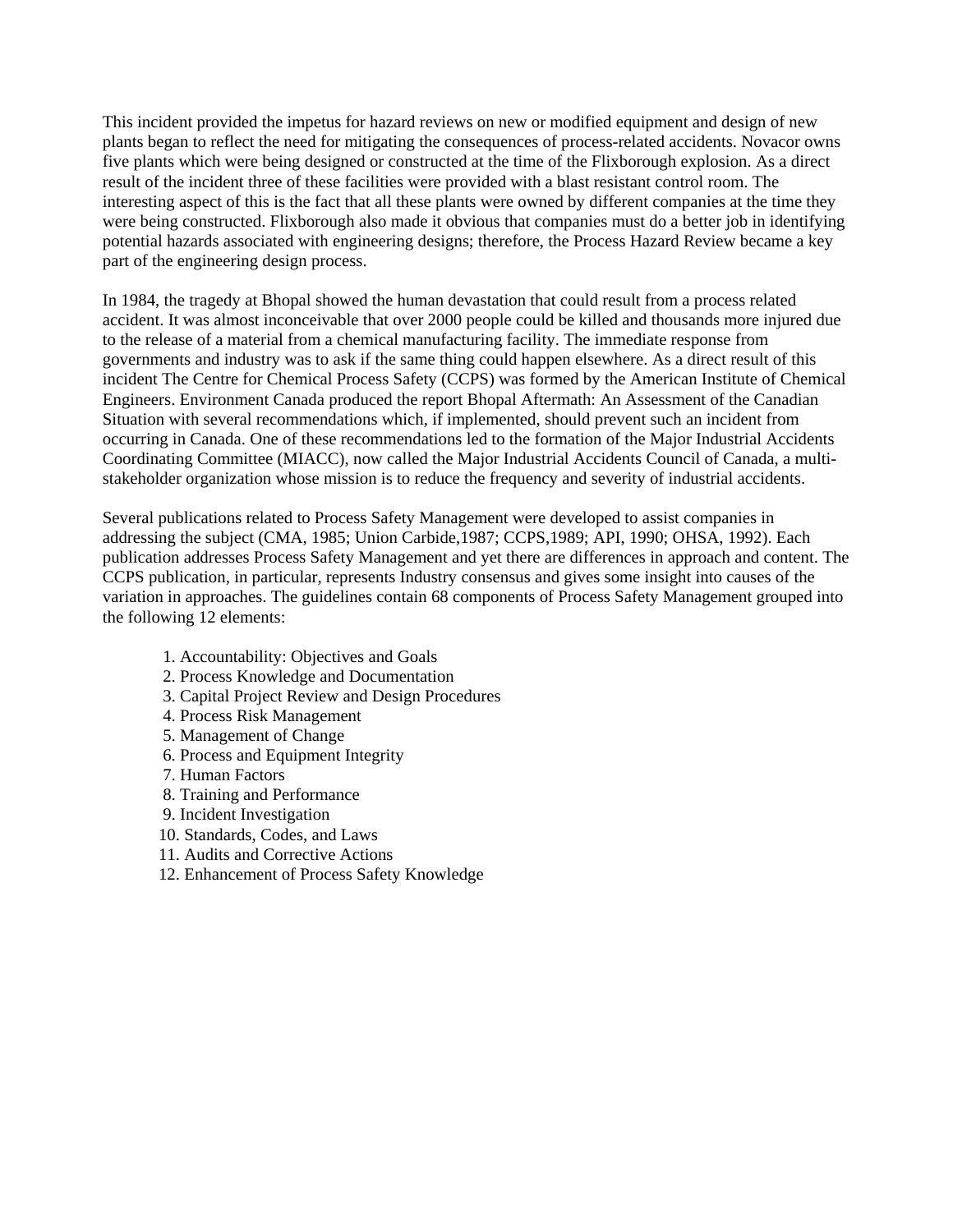These elements cover a wide area from management to operations to maintenance to engineering and while the list is fairly comprehensive in dealing with hardware, it doesn't deal well with the variety of changes in people which can result in process-related accidents.

## **5. An Integrated Approach to Process Safety Management**

Process Safety Management, as indicated by the previous references, is often considered to be a single program or group of programs monitored by one individual. But Process Safety should be viewed as the end result of properly managing changes - Changes in Technology, Changes in Equipment, and Changes in People. It is not possible for a single person, program, or department to manage these changes effectively; therefore, an integrated approach which crosses departmental bounds must be used to be successful in Process Safety Management.

Supervisors and managers play an important part in this integrated approach since they create the climate that fosters voluntary participation and compliance throughout the company on all activities. The first step in obtaining this commitment is communication of the company policy or vision statement (see attachment A) which makes it clear that all employees, not just managers or supervisors, must be involved in these activities. This is best illustrated by considering the broad range of challenges to process safety in which employees may be involved. The examples identified below are possible methods for dealing with these challenges; however, each facility must identify the challenges which exist at a specific site and develop or adapt programs to suit the site needs.

Changes in Technology are shown in Table 1 along with the type of program which might address the challenge and the department which could be responsible for overseeing it. For example, a new chemical is the type of challenge which could result in un undesired event. Introduction of the chemical should be subjected to a series of reviews which could fall under Management of Change, Experimental Operations, and other site programs. The primary responsibility would probably fall under the Technical Department, but Purchasing, Inspections/Reliability, Operations, and Health, Safety, and Environment would all expect to have input into the decision to purchase and use a new chemical. Without this input there is no guarantee that the chemical would not create an adverse situation.

#### Table 1 - Changes in Technology

| Challenge             | Program                                                                                                                                             | Responsibility                                                                                                       |
|-----------------------|-----------------------------------------------------------------------------------------------------------------------------------------------------|----------------------------------------------------------------------------------------------------------------------|
| New Chemical          | Management of Change<br><b>Experimental Operating Procedures</b><br><b>Purchasing Procedures</b><br><b>Reactive Chemicals</b><br><b>MSDS System</b> | Technical, Operations,<br>Technical, Operations,<br>Purchasing, Risk Control<br>Technical, Lab<br>Industrial Hygiene |
| New Process           | Management of Change<br><b>Experimental Operating Procedures</b><br><b>Critical Operating Parameters</b>                                            | Technical, Operations,<br>Technical, Operations,<br>Technical, Operations,                                           |
| <b>New Procedures</b> | <b>Experimental Operating Procedures</b><br><b>Operating Procedure Review</b>                                                                       | Technical, Operations,<br>Operations                                                                                 |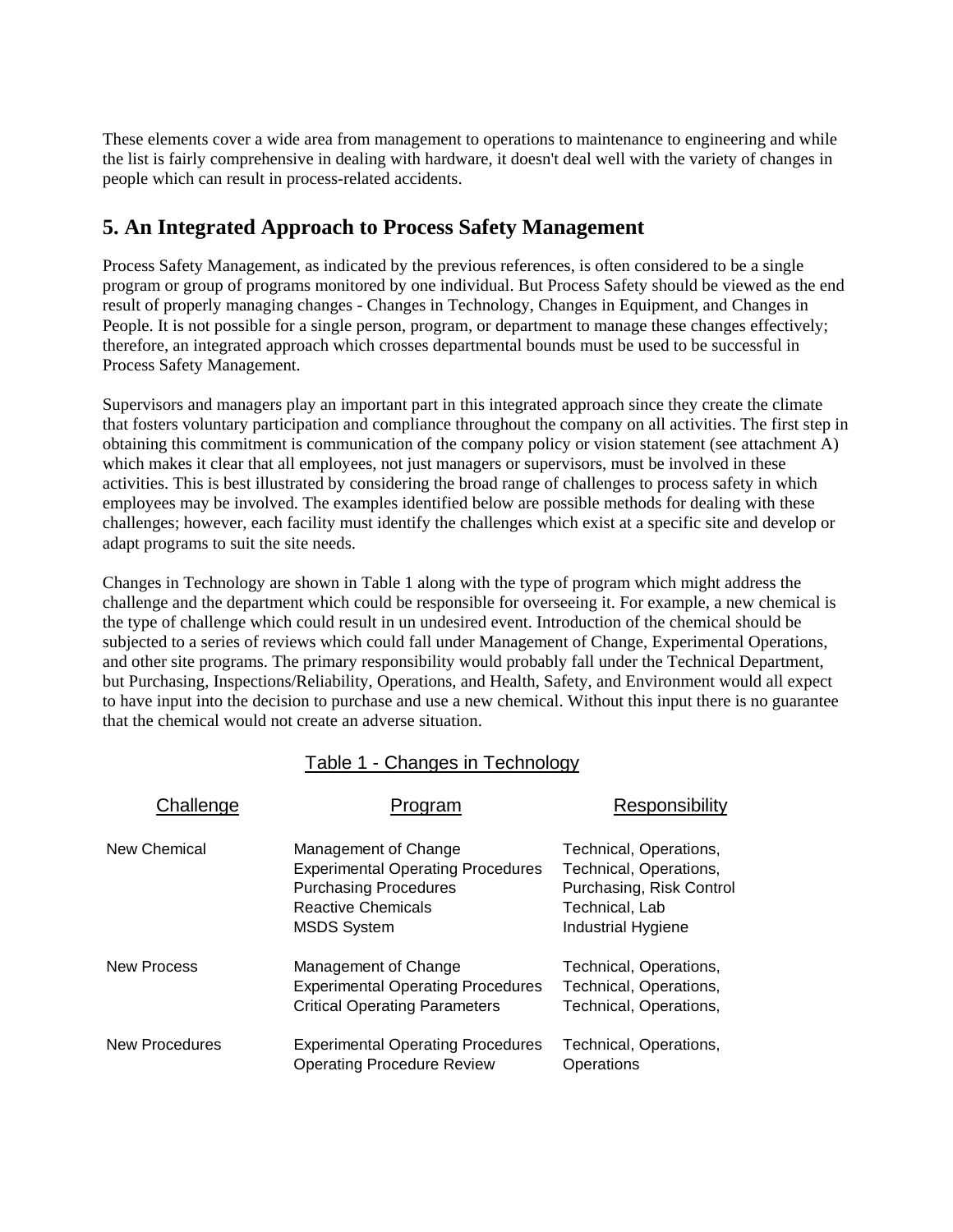Changes in Equipment are shown in Table 2. These are the changes most often associated with a Management of Change program. The cause of the incident at Flixborough could be considered as a failure to properly manage a temporary change in a facility. But there are more subtle changes such as wear and corrosion which must also be addressed since they have the potential to result in devastating consequences. The explosion at Mexico City which killed over 500 people was the result of failure of a corroded line. These changes would normally fall under the Preventive Maintenance Program in the Maintenance or Inspections Departments.

Table 2 - Changes in Equipment

| Challenge                                       | Program                                                                                  | Responsibility                                                 |
|-------------------------------------------------|------------------------------------------------------------------------------------------|----------------------------------------------------------------|
| Replacement in Kind                             | Maintenance Procedures                                                                   | Maintenance                                                    |
| New Equipment                                   | Management of Change<br><b>Capital Project System</b>                                    | <b>Engineering, Operations</b><br>Engineering                  |
| Wear, Corrosion, Erosion Preventive Maintenance |                                                                                          | Maintenance, Inspections<br>Operations                         |
| Overpressure                                    | Safety Interlocks<br><b>Operating Procedures</b><br><b>Critical Operating Parameters</b> | Operations, Maintenance<br>Operations<br>Operations, Technical |

 Table 3 outlines Changes in People. These are generally the most subtle but also have the greatest potential for creating a process-related accident. For example, working under the influence of drugs or alcohol is known to result in process related accidents and yet it is rare that this program ever falls under the Process Safety Management umbrella. It is normally found as part of the Human Resources or Health Services programs. In general, the physical and mental abilities of those doing the work is critical to proper performance and yet the ultimate responsibility for these lies with departments which are not directly associated with the manufacturing process.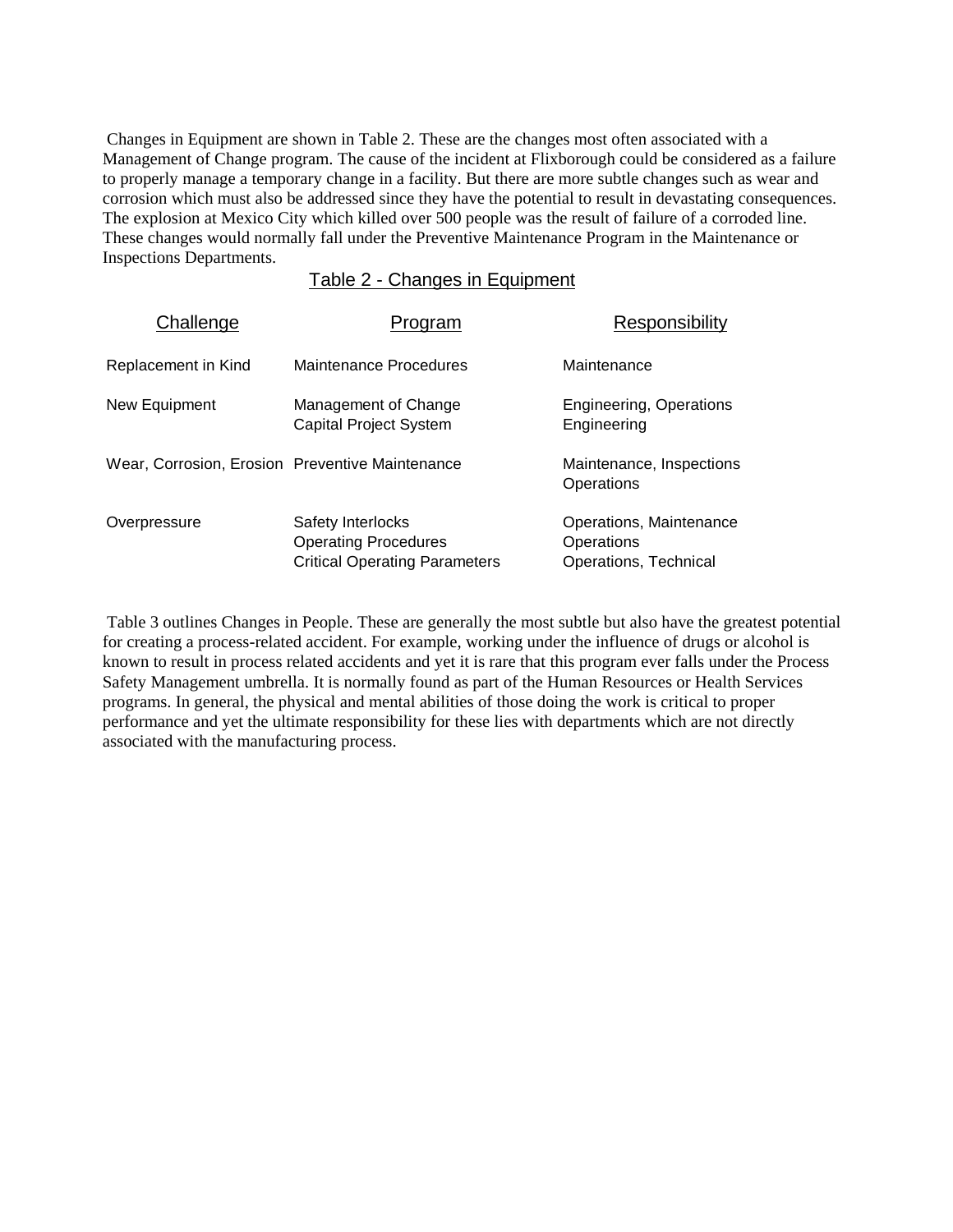#### Table 3 - Changes in People

| Challenge               | Program                                                                                      | Responsibility                                                                          |
|-------------------------|----------------------------------------------------------------------------------------------|-----------------------------------------------------------------------------------------|
| Organizational Change   | Management of Change                                                                         | Operations, Human Resources<br>Organizational Development                               |
| Misuse of Alcohol/Drugs | Drug and Alcohol Abuse Program                                                               | Human Resources, Operations<br><b>Health Services</b>                                   |
| Aging                   | Job Evaluation Program<br>Annual Medical                                                     | Operations, Maintenance<br><b>Health Services</b>                                       |
| Off the Job Injury      | Medical Assessment Program                                                                   | <b>Health Services</b>                                                                  |
| New Employees           | Selection Interviewing<br>Orientation<br><b>Training Manuals</b><br><b>Job Qualification</b> | All Departments<br><b>All Departments</b><br>All Departments<br>Operations, Maintenance |
| Promotion of Employees  | <b>Job Qualification</b><br><b>Performance Evaluation</b>                                    | All Departments<br>All Departments                                                      |

To properly manage Process Safety it is necessary to adopt an integrated approach where all departments and employees have a role. It is not sufficient to put responsibility on Engineering or Operations since the systems necessary to manage critical programs often are the responsibility of other professionals outside the process areas. The key to developing such an approach to Process Safety Management is to identify the challenges - the changes in Technology, Equipment, and People - which can result in process-related accidents and put programs in place to deal with them.

## **6. Continuous Improvement through Incident Investigations and Audits**

Programs associated with Process Safety and Loss Management should not be seen as static but must be part of continuous improvement activities. The results must relate to performance of the company with respect to employees, contractors, and the public. The pace and dedication in the implementation of programs is absolutely essential. Many companies apply extraordinary effort in the initial implementation then when reasonable results are achieved they tend to back off eventually resulting in poorer results. Thus, a sinusoidal pattern sets in with disastrous results on the morale and climate throughout the organization.

In Figure 2 continuous improvement is contrasted with the sinusoidal performance of companies that devote varying resources to Process Safety and Loss Management. The typical sinusoidal curve could represent a company that becomes satisfied with their performance only to see it slip. Response to the slide is relatively quick, but the overall performance tends to be no better than average. The erratic sinusoidal could be a company that devotes large resources to improving safety performance, only to see the performance deteriorate when the next 'hot' item arises.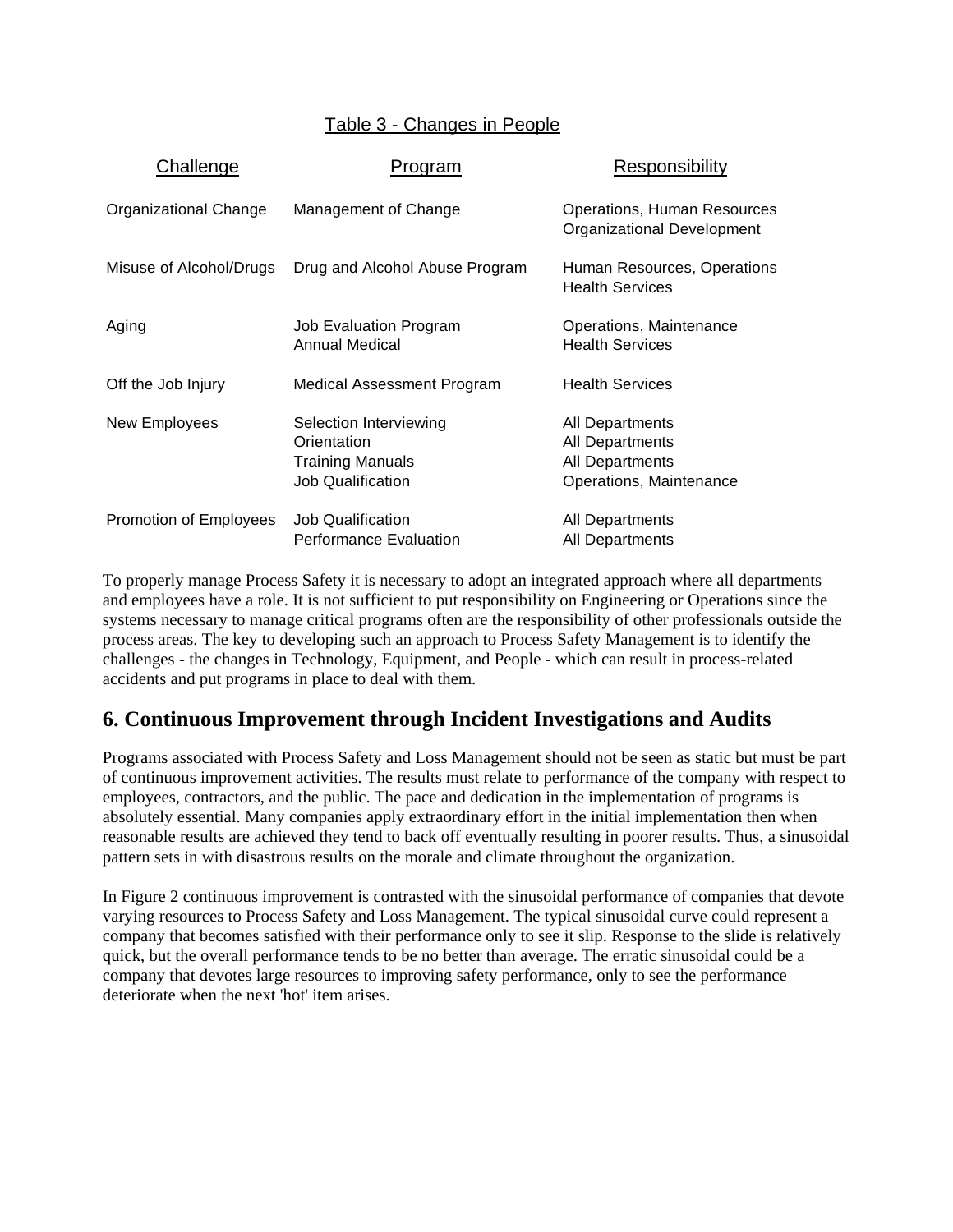Figure 2 - Program Implementation and Performance



Figure 3 is based on a study by Laird Wilson. Data from six refinery/petrochemical plants in North America, each with approximately 500 employees, were combined to provide an average measure of performance. The data were collected in the mid 1980s for programs implemented in year 1 of the study. The graph shows that satisfactory performance cannot be achieved in a short time but takes several years of concerted effort. Even the company with the best performance required seven years to achieve a level they considered acceptable.

Figure 3 - Typical Large Company Results

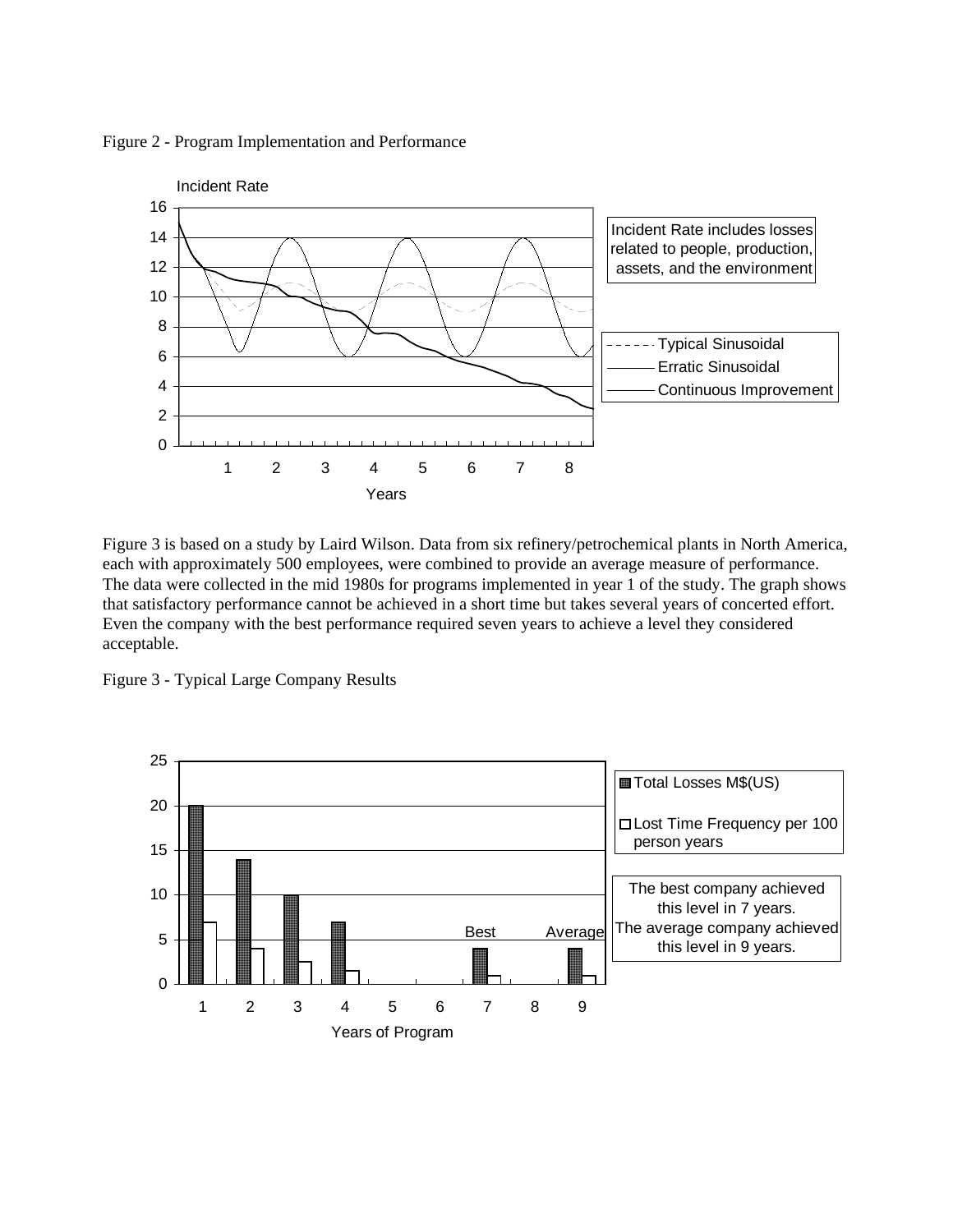Process Safety and Loss Management programs are designed to deal with changes that are known or expected to occur; however, there are also changes which occur unexpectedly. These unplanned or unexpected deviations from normal are classed as incidents and must be addressed and investigated if recurrence is to be prevented. An incident investigation program which is effective in identifying cause is a necessary part of an integrated Loss Management program.

In order to assure continuous improvement there must be some way to monitor program effectiveness. A comprehensive audit program which brings together protocols which will test the effectiveness of the programs and provide feedback on areas that need improvement is one of the most effective ways to accomplish this. But this does not suggest that there needs to be a separate audit program for Process Safety Management (CCPS, 1992). A program which addresses safety and operability in an integrated system provides the most effective use of resources.

## **7. Closing**

Process Safety is the end result of managing changes in Technology, Equipment, and People. Managing these changes requires the coordinated efforts of personnel throughout the site and the company. These efforts must be focused through development of programs which deal with challenges to Process Safety. The programs must be monitored to assure their effectiveness through an overall program of Management System Audits and unexpected changes which are not included in programs must be addressed by an effective Incident Investigation program.

## **References**

API (1990). Recommended Practice 750 - Management of Process Hazards, American Petroleum Institute, Washington, DC.

Center for Chemical Process Safety (1989). Guidelines for Technical Management of Chemical Process Safety, American Institute of Chemical Engineers, New York, NY.

Center for Chemical Process Safety (1992). Guidelines for Auditing Process Safety Management, American Institute of Chemical Engineers, New York, NY.

CMA (1985). Process Safety Management: Control of Acute Hazards (May), Chemical Manufacturers Association, Washington.

Environment Canada (1986). Bhopal Aftermath Review: An Assessment of the Canadian Situation.

Kepner-Tregoe, Inc. (1979). Problem Analysis and Decision Making, Princeton Research Press, Princeton, NJ, USA.

Kletz, T.A. (1984). Myths of the Chemical Industry, IChemE, Warwickshire, UK.

Knowlton, R.E. (1992). An Introduction to Hazard and Operability Studies, The Guideword Approach, Chemetics International Company Ltd., Vancouver, Canada.

OSHA (1992). 29 CFR Part 1910 - Process Safety Management of Highly Hazardous Chemicals; Explosives and Blasting Agents; Final Rule, Occupational Safety and Health Administration, Washington, DC.

Union Carbide (1987). Operational Safety Program, Union Carbide Chemicals and Plastics Company Inc.